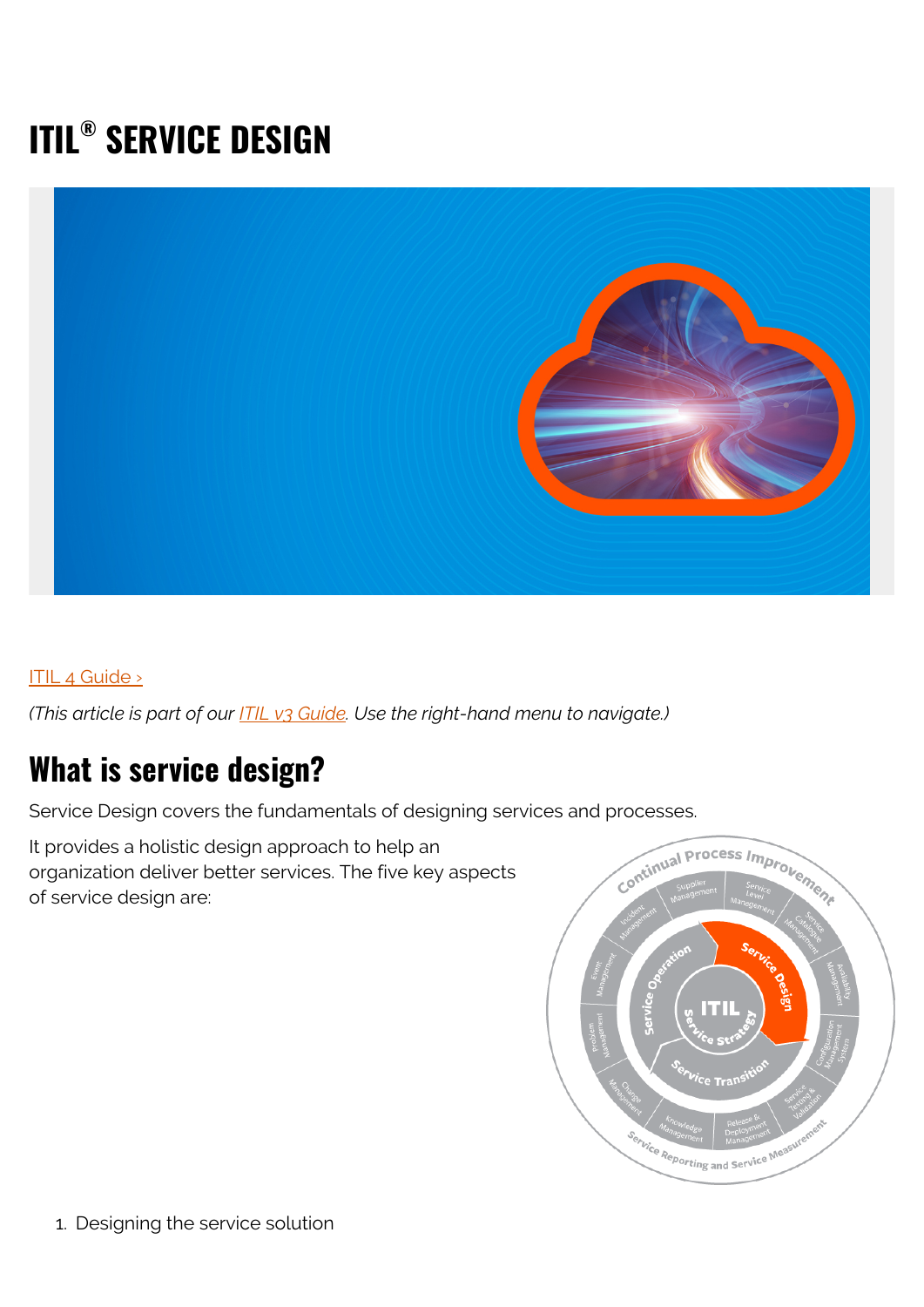- 2. Management information systems and tools
- 3. Technology
- 4. Processes
- 5. Measurements and metrics

Approach all aspects with service oriented thinking and decision making.

#### **Download Now: ITIL 4 Best Practice e-Books**

These all-new for 2020 ITIL e-books highlight important elements of ITIL 4 best practices. Quickly understand key changes and actionable concepts, written by ITIL 4 contributors.

[Free Download ›](https://www.bmc.com/forms/itil-free-ebook.html)



#### [Free Download ›](https://www.bmc.com/forms/itil-free-ebook.html)

Designing a service to meet an organization's strategic and customer needs requires coordination and collaboration. Aim for high service maturity when designing services rather than the completion of an IT project. The higher the service maturity the higher customer and user satisfaction will be.

## **Video: ITIL Service Design Capabilities**

This video addresses capabilities needed for effectively consuming, designing and building services and systems. Relationship to service strategy, customer service focus, demand management, cloud computing and business intelligence to enable organization collaborative design capabilities are discussed. (11:46)

div class="bg-transparent center-block">

### **Service level management**

The service level management (SLM) process focuses on researching and understanding requirements. Areas include:

- Defining, negotiating, agreeing upon and documenting IT service targets
- Monitoring, measuring and reporting on how well the service provider delivered the agreed upon targets

When targets are appropriate and met, then the business and IT have a better chance of becoming aligned.

Agreed upon targets are often spelled out in service level agreements (SLAs). Monitoring, measuring and reporting on SLA's in this way provides close links to Continual Service Improvement (CSI).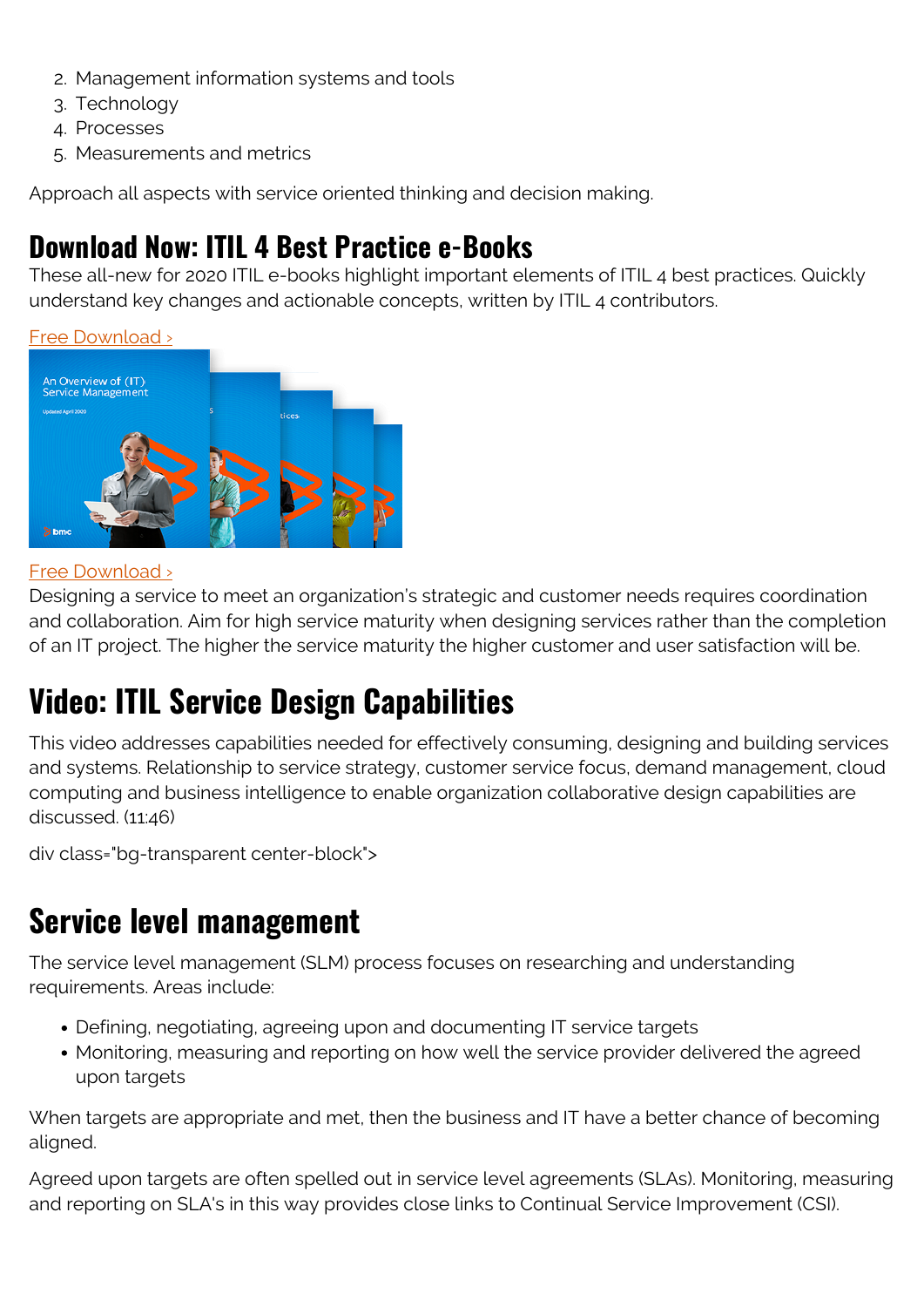SLAs are agreements to provide specific services at a defined level of quality (warranty) for a specific price. SLAs typically need negotiation of agreements with other internal organizations (OLA's) or external suppliers (Underpinning Contracts).

Negotiating SLAs to ensure service commitments are met, service level management works with the following warranty processes:

- capacity management
- availability management
- security management
- service continuity management

Service level management is accountable for monitoring conformance to the SLAs and take action if there is a breach of the SLA. This means working with the service desk, incident management, and problem management.

Customer satisfaction is not determined only by SLA performance. Therefore service level management should meet with customers face-to-face on a regular basis. This helps to maintain a positive relationship address any concerns the customer may have.

### **Service catalog management**

Service catalog management ensures that an accurate and up-to-date service catalog is available to all parties authorized to see it. All parts of IT Service Management, as well as customers and users, use the service catalog. Accuracy and availability are essential.

Service catalog management must work closely with service portfolio management as new services move from the pipeline into the catalog and older services are retired. It also helps define how services can be requested and what options are available (gold/silver levels, for instance). The service catalog should document all defined services.

The service catalog generally comprises two views:

- a business service view that is visible to the customer
- a technical service view that is visible only to IT personnel.

This enables the customer to choose services based on their business requirements. At the same IT personnel can use their view to determine what technical services they need to support a given business service.

## **Remedy IT Service Catalog: Free Trial**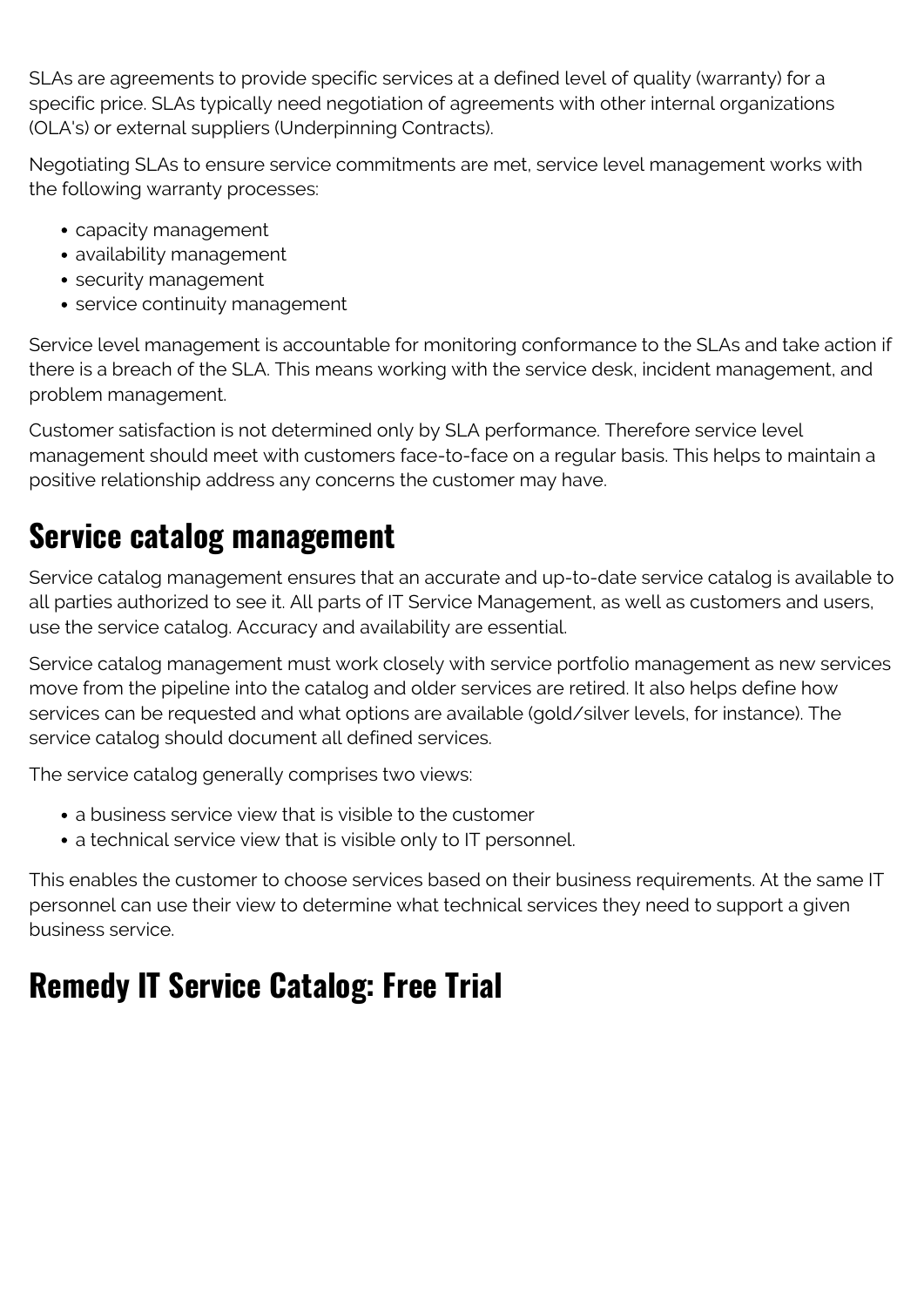

BMC provides ITIL®-compliant service catalog management solutions that help you improve user satisfaction, streamline service management, and increase opportunities for self-service automation.

[Learn More ›](https://blogs.bmc.com/it-solutions/it-service-catalog.html) [Free Trial ›](https://blogs.bmc.com/forms/bmc-helix-itsm-trial.html)

#### **Capacity management**

ITIL Capacity Management Processes & Best Practices >

## **Availability management**

Availability management ensures that infrastructure, tools, roles etc. are appropriate for the agreed targets. It also works with the design teams to ensure that availability is designed into services.

Part of the process is to identify vital business functions (VBFs) which IT services support. This will help clarify which approach to availability to take:

- prevention (making sure, as far as possible, that unavailability never happens)
- recovery (developing plans to restore service rapidly in the event of an outage).

Availability management views availability from the user's perspective, from end to end. This means identifying single points of failure and designing resilience into any infrastructure supporting the service. Availability management serves as a focal point for all issues in IT Service Management related to availability.

Availability management handles specifying which metrics to use to measure availability. And, monitors availability to ensure that the SLA targets are met.

#### **IT service continuity management**

IT service continuity management (ITSCM) focuses on supporting the overall continuity of the business. We define ITSCM as the process responsible for managing risks that could seriously impact IT services.

Risks so serious they could threaten the very survival of the business.

This activity is often referred to as disaster recovery (DR). But, the use of the term ITSCM should show that there is a corresponding business continuity management (BCM) process. ITSCM supports the BCM process.

ITSCM must work closely with BCM to perform risk analysis and business impact analysis (BIA). This analysis determines how different types of disruptions impact the business. The business areas determined to suffer the greatest impact need the most focus from the service continuity teams.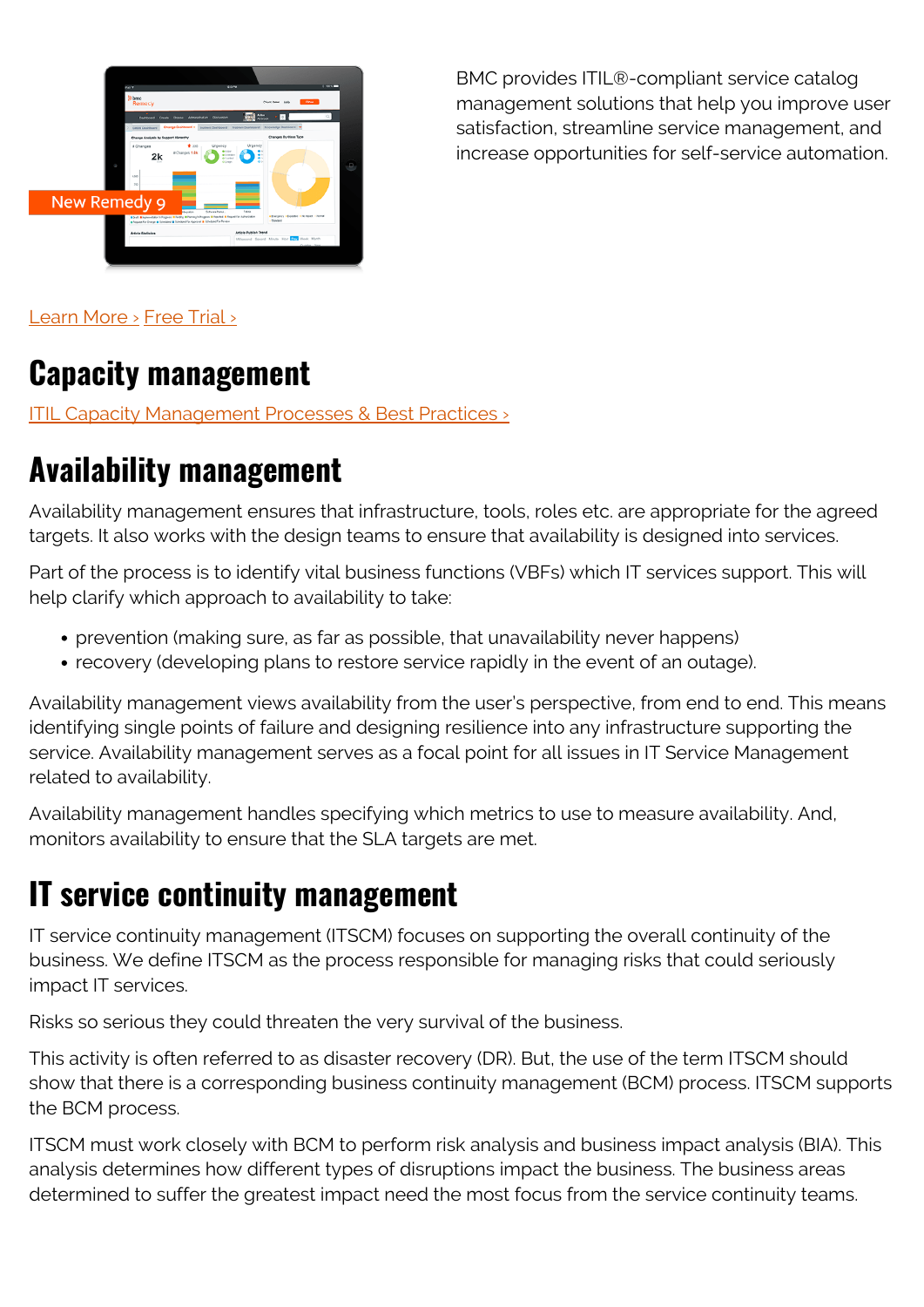ITSCM is responsible for development and deployment of the service continuity plan. This includes regular testing and training of all personnel associated with the plan. ITSCM also works with change management to ensure that continuity plans are updated as the operational model changes.

There are four stages in the ITSCM lifecycle process:

- 1. Initiation
- 2. Requirements and strategy
- 3. Implementation
- 4. Ongoing operation



Figure 2. Four Stages of the ITSCM LIfecycle Process

#### **ITIL Information security management**

ITIL Information Security Management Processes & Best Practices >

## **Supplier management**

Supplier management works with third parties, such as suppliers, to negotiate contracts for products or services. Supplier management monitor conformance to the contract conditions and address any breaches. At renewal, supplier management will determine whether to renew, renegotiate, or end the contract.

The objectives of supplier management is to ensure alignment of contracts with the needs of the business. It is also responsible for ensuring suppliers are meeting their commitments. The supplier and contract management information system (SCMIS) holds supplier and contract details.

## **Design coordination**

The central principles in design coordination are balance, prioritization and integration with project management. Balance and prioritization address the utility and warranty of a service, as well as the needs of the service throughout its lifecycle.

Design coordination oversees all activity in the service design phase of the service lifecycle. Its aim is to ensure that a holistic, integrated approach is taken to the design of services. This is necessary because of the variety of disciplines involved in Service Design and the need to take a consistent approach.

Design coordination is accountable for the production of the service design package (SDP). The SDP is a comprehensive description of how a new or changed service is to be designed, built, tested,